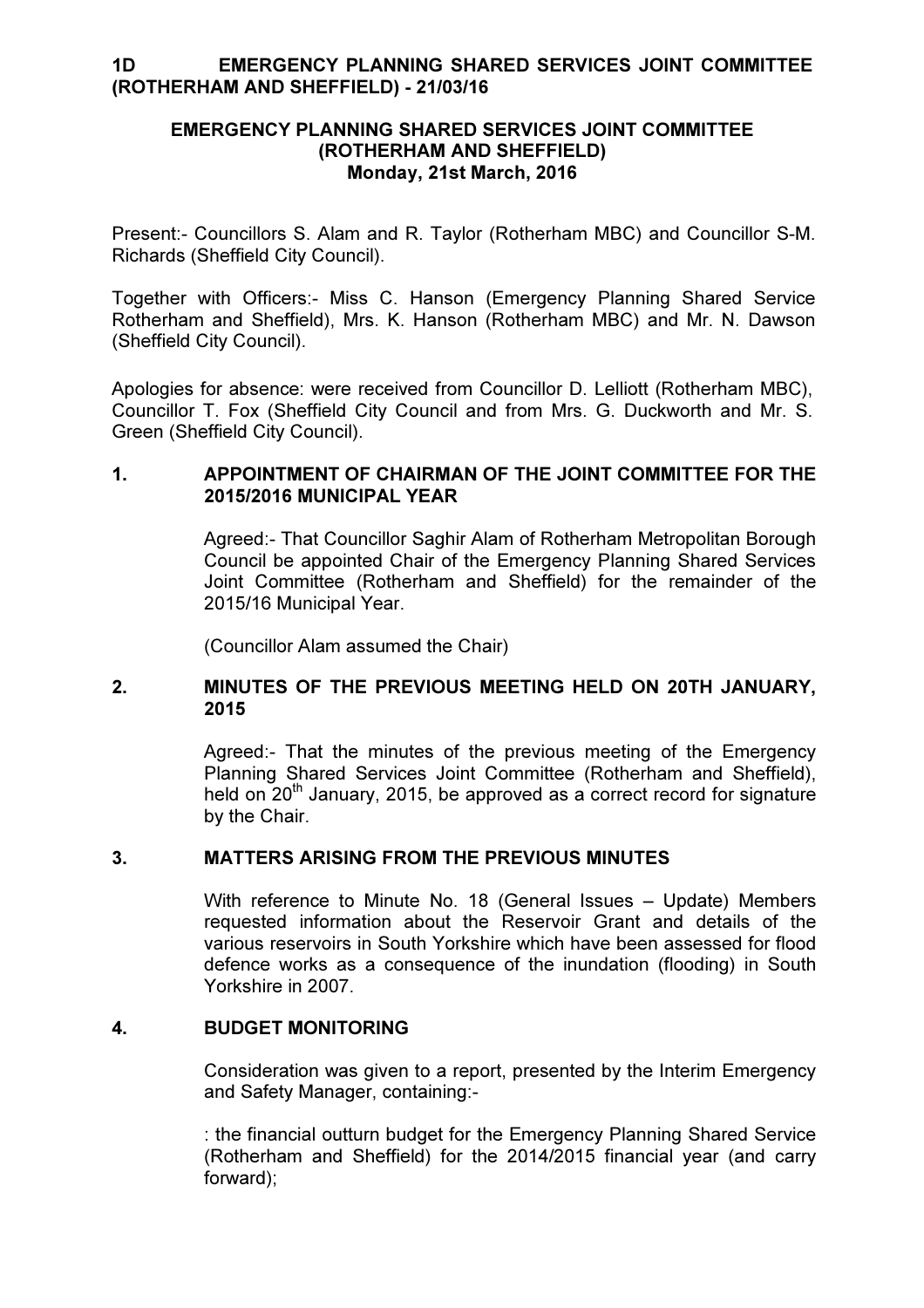: the current forecast position for the Emergency Planning Shared Service (Rotherham and Sheffield) for the 2015/2016 financial year

: the budget for the Emergency Planning Shared Service (Rotherham and Sheffield) for the forthcoming 2016/2017 financial year, as agreed by both local authorities.

Members discussed the following salient issues highlighted within the submitted report:-

- the items of budget variation in both the 2014/15 and in the 2015/16 financial years;

- the carry forward of £90,829, into the 2016/17 financial year, which may be used to offset any future budget reductions and also for specific items such as training and the future development of the Emergency Planning Incident Management System;

- ensuring best value from expenditure on the Emergency Planning Shared Service;

- clarification of the budget contributions from both local authorities for the forthcoming 2016/2017 financial year (per the original Shared Service agreement) – specifically the details relating to Sheffield City Council's contribution.

Agreed:- (1) That the report be received and its contents noted.

(2) That the carry forward of the sum of £90,829, into the 2016/17 financial year, as now reported, be approved.

(3) That the appropriate officers shall clarify the budget contribution from Sheffield City Council for the forthcoming 2016/2017 financial year and inform Members of this Joint Committee in due course.

### 5. GOVERNANCE

Consideration was given to a report, presented by the Interim Emergency and Safety Manager containing an overview and update of the governance of the Emergency Planning Shared Service arrangement between Rotherham MBC and Sheffield City Council. The report contained specific details of the staffing arrangements (the team action plan) and of the key performance indicators of the Shared Service.

Members discussed the principal features of the 2016/17 action plan, including the focus on strategic engagement (and the multi-agency "gold" level).

Reference was made to the resilience and locations of the premises used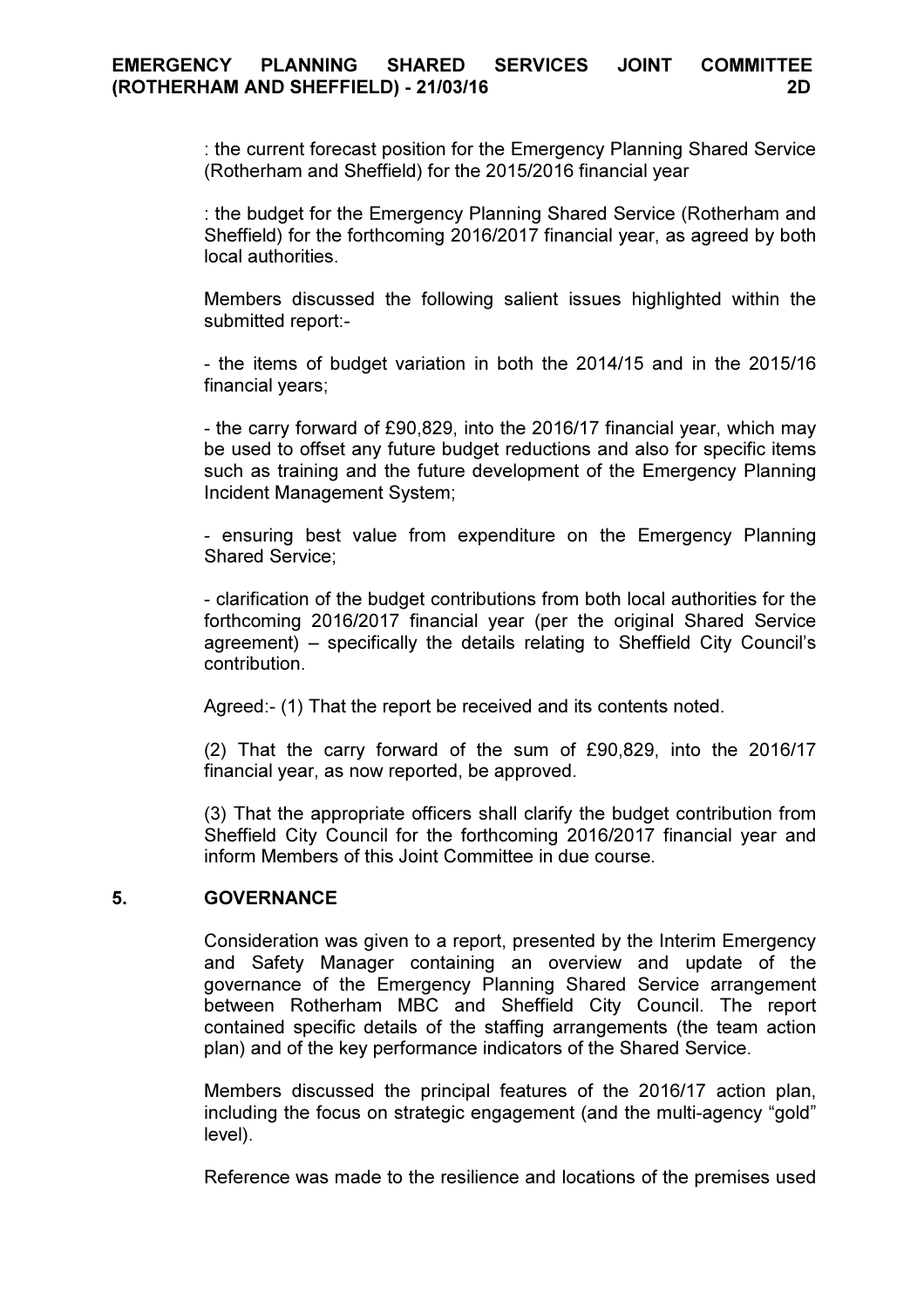## 3D EMERGENCY PLANNING SHARED SERVICES JOINT COMMITTEE (ROTHERHAM AND SHEFFIELD) - 21/03/16

for the Emergency Operations Room(s).

Agreed:- (1) That the report be received and its contents noted.

(2) That this Joint Committee approves in principle the proposed key actions for 2016/17, as detailed in the report now submitted.

(3) That this Joint Committee approves in principle to the measures of performance and the key performance indicators, as detailed in the report now submitted.

## 6. EMERGENCY PLANNING SHARED SERVICE - GENERAL ISSUES - UPDATE

Consideration was given to a report, presented by the Interim Emergency and Safety Manager containing a general update on the key issues and work streams affecting the Emergency Planning Shared Service. Specific reference was made to:-

- South Yorkshire Community Risk Register;
- Off-site Reservoir Planning (including the Reservoir Grant);
- Business Continuity Management;
- Emergency Operations Room Staffing numbers;

- Protests and Marches (public protests and demonstrations occurring in South Yorkshire);

- Human infectious Disease Planning; Pandemic Influenza

- Community Resilience – Kelham Island (Sheffield) pilot scheme to help communities harness local resources and expertise in response to an emergency;

- Resilience and Emergency Plans (eg: the Severe Winter Weather Plan);

- Training and Emergency Planning Training Exercises (eg: Exercise Lodge and Exercise Dusk)

- Matters being dealt with by the Local Resilience Forum – the Shared Service continues to be an active member of the Local Resilience Forum).

Members referred to the need for up-to-date information about emergency planning to be published on the Internet web sites of both local authorities.

It was noted that Emergency Planning would feature in the induction programme for newly-elected Councillors to both local authorities, at sessions to be held during May, 2016.

Agreed:- That the report be received and its contents noted.

### 7. DATE, TIME AND VENUE FOR THE NEXT AND FUTURE MEETINGS

Consideration was given to the frequency and proposed dates of the future meetings.